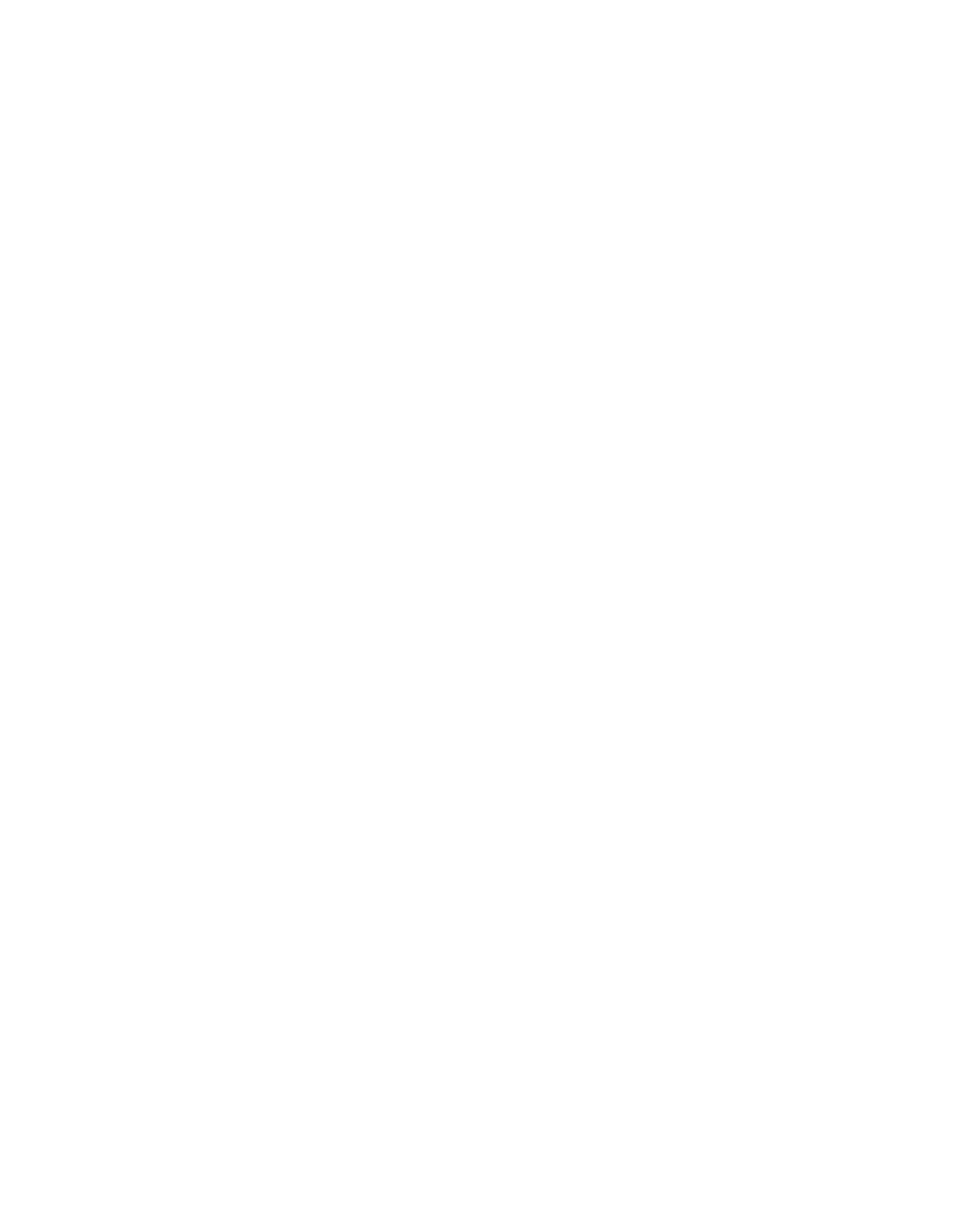#### <sup>U</sup>**TABLE OF CONTENTS**

| 1.0   | <b>Electronic Pedigree Program Overview</b> | $\overline{c}$ |
|-------|---------------------------------------------|----------------|
| 1.1   | The Program                                 | $\overline{c}$ |
| 1.2   | The Requirement                             |                |
| 1.3   | <b>Collection of Data</b>                   |                |
| 2.0   | <b>Pedigree Data Required</b>               | 3              |
| 2.1   | <b>Mandatory Data</b>                       | $\mathfrak{Z}$ |
| 2.2   | <b>Record Layout</b>                        | $\overline{3}$ |
| 2.3   | Definition of Each Data Element             | $\overline{3}$ |
| 3.0   | <b>Program Implementation Schedule</b>      | $\overline{4}$ |
| 4.0   | <b>Submission of Data</b>                   | $\overline{4}$ |
| 4.1   | <b>Methods of Submission</b>                | $\overline{4}$ |
| 4.2   | Certification and Rejection                 |                |
| 4.2.1 | Certification<br>$\overline{4}$             |                |
| 4.2.2 | Rejection                                   | $\overline{4}$ |
| 4.3   | <b>Accounting for Submissions</b>           | $\overline{4}$ |
| 5.0   | <b>Assistance and Support</b>               | 5              |
| 5.1   | <b>Board of Pharmacy</b>                    | $\mathfrak{S}$ |
| 5.2   | <b>Software Vendors</b>                     | 5              |
| 6.0   | Compliance                                  | 5              |
| 7.0   | <b>Common Questions and Answers</b>         | 5              |
| 8.0   | <b>Statutes and Regulations</b>             | $\overline{7}$ |
|       | <b>Illustrations</b>                        |                |
| $2-1$ | Record Lavout                               | $\mathbf{R}$   |

| $2 - 1$ | <b>Record Layout</b>               |  |
|---------|------------------------------------|--|
| $2 - 2$ | <b>Definition of Data Elements</b> |  |
| $4 - 1$ | <b>EPP Transmittal Form</b>        |  |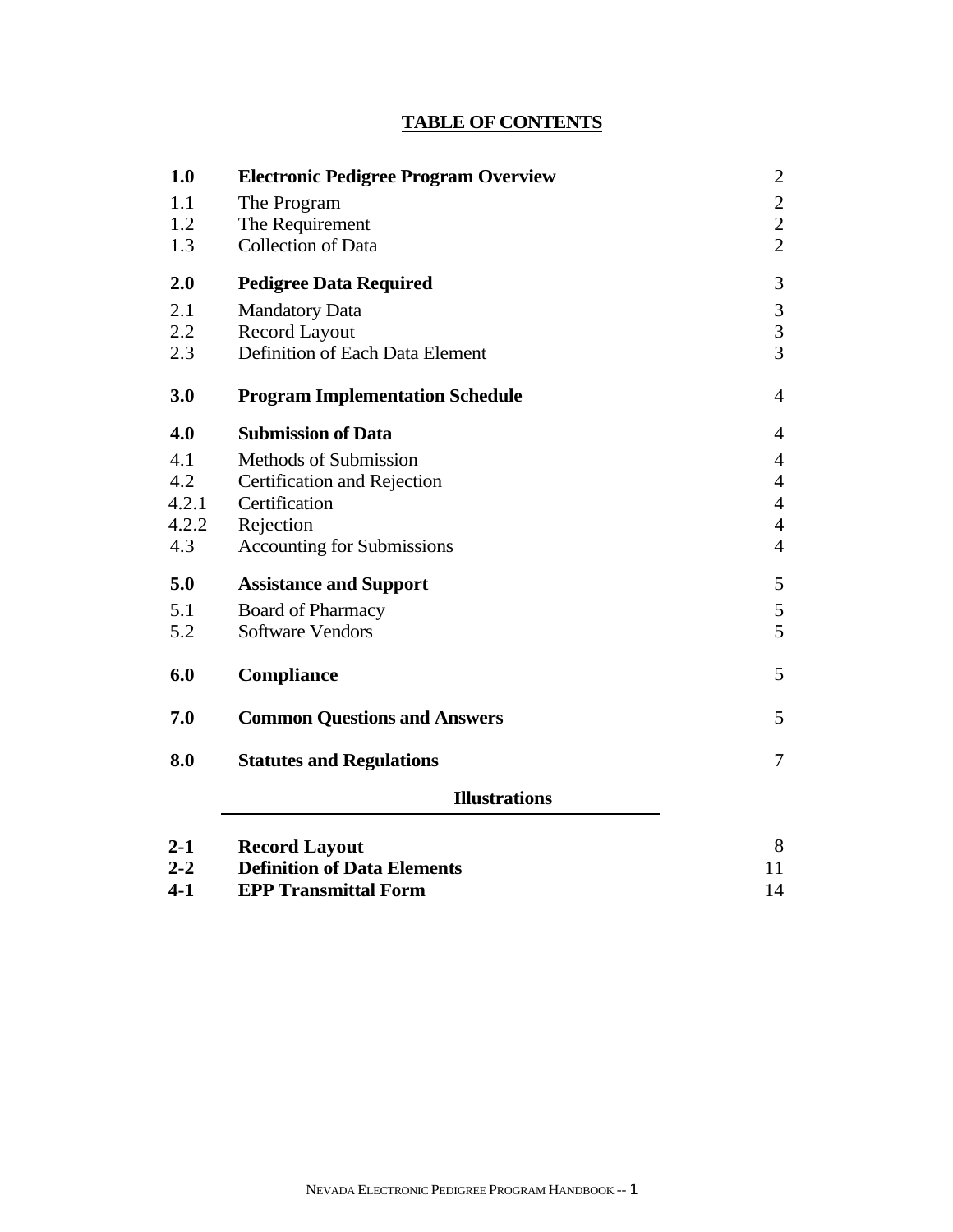#### **1.0 Electronic Pedigree Program Overview**

#### 1.1 The Program

The Nevada State Board of Pharmacy (the Board) has been licensing and regulating the practices of pharmaceutical wholesalers in Nevada since 1967. In the 2005 Legislative Sessions, the Nevada Legislature passed substantial changes to the law related to the practices of pharmaceutical wholesalers licensed in Nevada. One of those changes, Nevada Revised Statutes (NRS) 639.540(3)(b)(2), requires that statements of prior sales (referred to herein as pedigrees) must be in "electronic form , if the transaction occurs on or after January 1, 2007.

As a result of the legislative directive of NRS 639.540(3)(b)(2), on May 4, 2006 the Board amended Nevada Administrative Code (NAC) 639.603 to add a new section 5 that provides:

5. Beginning February 15, 2007, a wholesaler shall transmit to the Board, on or before the  $1.5<sup>th</sup>$  day of each month, the information collected pursuant to subsection 2 for all statements of prior sales made for the immediately preceding month regarding the sale of a prescription drug to:

(a) Each customer in Nevada; and

(b) Each wholesaler located in Nevada.

The information required by this subsection must be transmitted by electronic mail to the Board or to a website established by the Board in a format required by the Board.

The Electronic Pedigree Program (EPP) described and discussed in this document will implement NRS 63 9.540 and NAC 649.603.

#### 1.2 The Requirement

A wholesaler must provide pedigree data to the EPP under the two conditions set out in NAC 63 9.603(5), namely: (1) for every pedigreed sale made by an out-of-state wholesaler to a customer in Nevada, or (2) for every pedigreed sale made by a wholesaler located in Nevada to any customer, regardless of who the customer is or where the customer is located.

Under Nevada law, a pedigree is required when one of two things is true:

- (1) The selling wholesaler is not an authorized distributor for the manufacturer of the drug, or
- (2) The selling wholesaler bought the drug from another wholesaler.

#### 1.3 Collection of Data

The required pedigree data must be received by the Board's Reno office no later than the  $15<sup>th</sup>$  day of each month, beginning on February 15, 2007, for the pedigree data generated from the first day to the last day of the preceding month. The pedigree data can be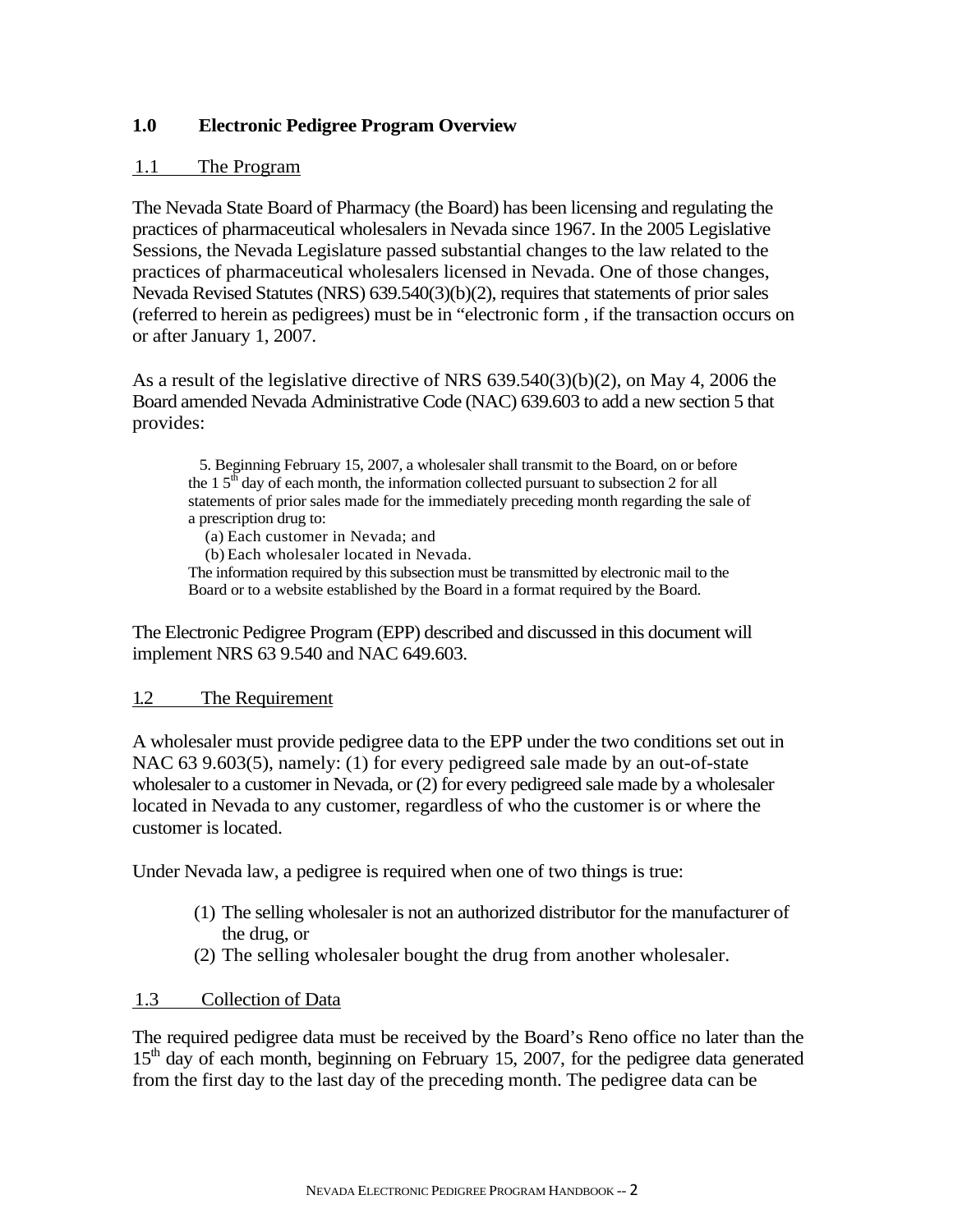transmitted to the EPP either: (1) by e-mail addressed to ccramer@pharmacy.nv.gov or (2) by CD addressed to:

> Nevada State Board of Pharmacy Electronic Pedigree Program 431 West Plumb Lane Reno, Nevada 89509

#### **2.0 Prescription Data Required**

#### 2.1 Mandatory Data

The following data is required to be reported to the EPP for every pedigree:

- (a) Name, address, telephone number, and Nevada license number of the wholesaler making the pedigree;
- (b) Name and title of person certifying the pedigree's accuracy;
- (c) Invoice number and date for the transaction of which the pedigree is part;
- (d) Purchase order number and date for the transaction of which the pedigree is part;
- (e) Order number and date (if one) for the transaction of which the pedigree is part;
- (f) The business name, address, and telephone number of each preceding seller of the drug;
- (g) The business name, address, and telephone number of the customer to whom the reporting wholesaler sold the drug;
- (h) The date of each preceding or subsequent sale;
- (i) Name of the drug;
- (j) Strength of the drug;
- (k) Size of the container;
- (l) Number of containers;
- (m)Lot number of the drug;
- (n) Name of the manufacturer of the drug; and
- (o) NDC number for the drug (if the wholesaler captures or uses the number).

#### 2.2 Record Layout

The data submitted must be in the format shown in Figure 2-1.

#### 2.3 Definition of Each Data Element

A description of the data required in each field is presented in Figure 2-2.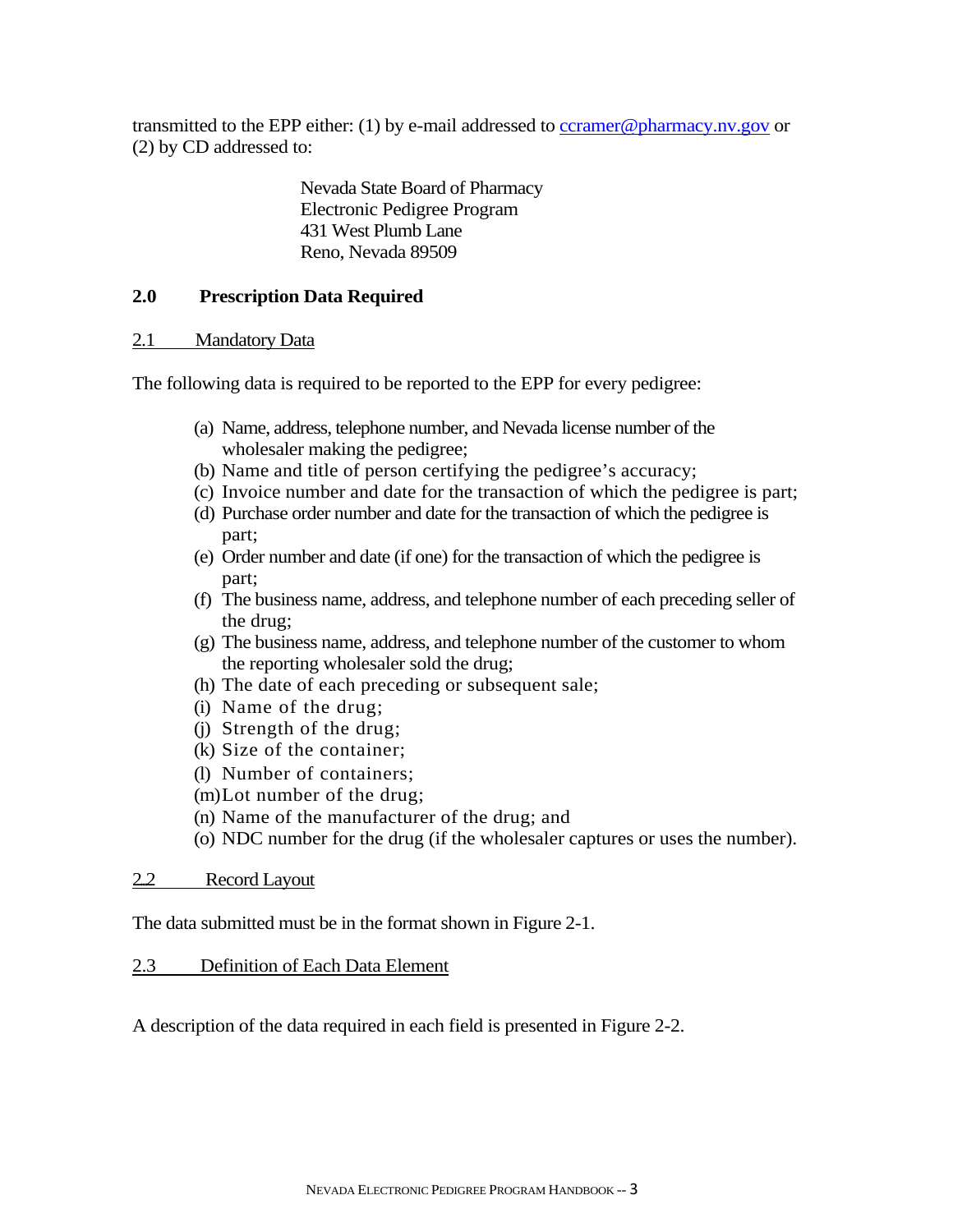#### **3.0 Program Implementation Schedule**

| <b>Effective Date of EPP Regulations:</b>  | May 4, 2006        |
|--------------------------------------------|--------------------|
| Notification of Wholesalers Regarding EPP: | October 20, 2006   |
| Initial Reporting Period:                  | January 1-31, 2007 |
| <b>Initial Reporting Deadline:</b>         | February 15, 2007  |

#### **4.0 Submission of Data**

#### 4.1 Methods of Submission

Pedigree data must be submitted in Microsoft Excel format (an .xls file) either: (1) by email addressed to  $ccramer@pharmacy.nv.gov$ ; or (2) by mailing a CD containing the file along with an EPP Transmittal Form (*see* Section 4.3) addressed to: Nevada State Board of Pharmacy, Attn: EPP, 431 West Plumb Lane, Reno, Nevada 89509. The Excel file should contain all the pedigrees for the particular reporting period in a single file.

#### <sup>U</sup>4.2 Certification and Rejection

#### 4.2.1 Certification

Initial data submissions will be audited for compliance with the formats herein. If the electronic submission successfully passes the audit, that method of submission will be certified for all future reporting.

#### 4.2.2 Rejection

Data will be rejected if it does not meet the data requirements specified herein. The submitting wholesaler will be notified of the reason for failure to be certified and in the case of CD, the media will be returned. Rejected data must be resubmitted within three business days upon notification of rejection. Because compliance with the EPP is mandatory for qualifying Nevada wholesalers, rejected data will be noted and may result in administrative, or even, disciplinary action if necessary to assure compliance.

#### 4.3 Accounting for Submissions

All submissions by CD must be accompanied by an EPP Transmittal Form, a copy of which is included as Figure 4-1. The wholesaler should make a copy of the EPP Transmittal Form for its records and shall submit the original form along with the CD. In the case of an e-mail transmission, the wholesaler shall receive an acknowledgement by e-mail confirming receipt of the wholesaler's e-mail. If a wholesaler does not receive acknowledgement within five business days after transmitting data, it should contact the Board to determine whether the Board received the data.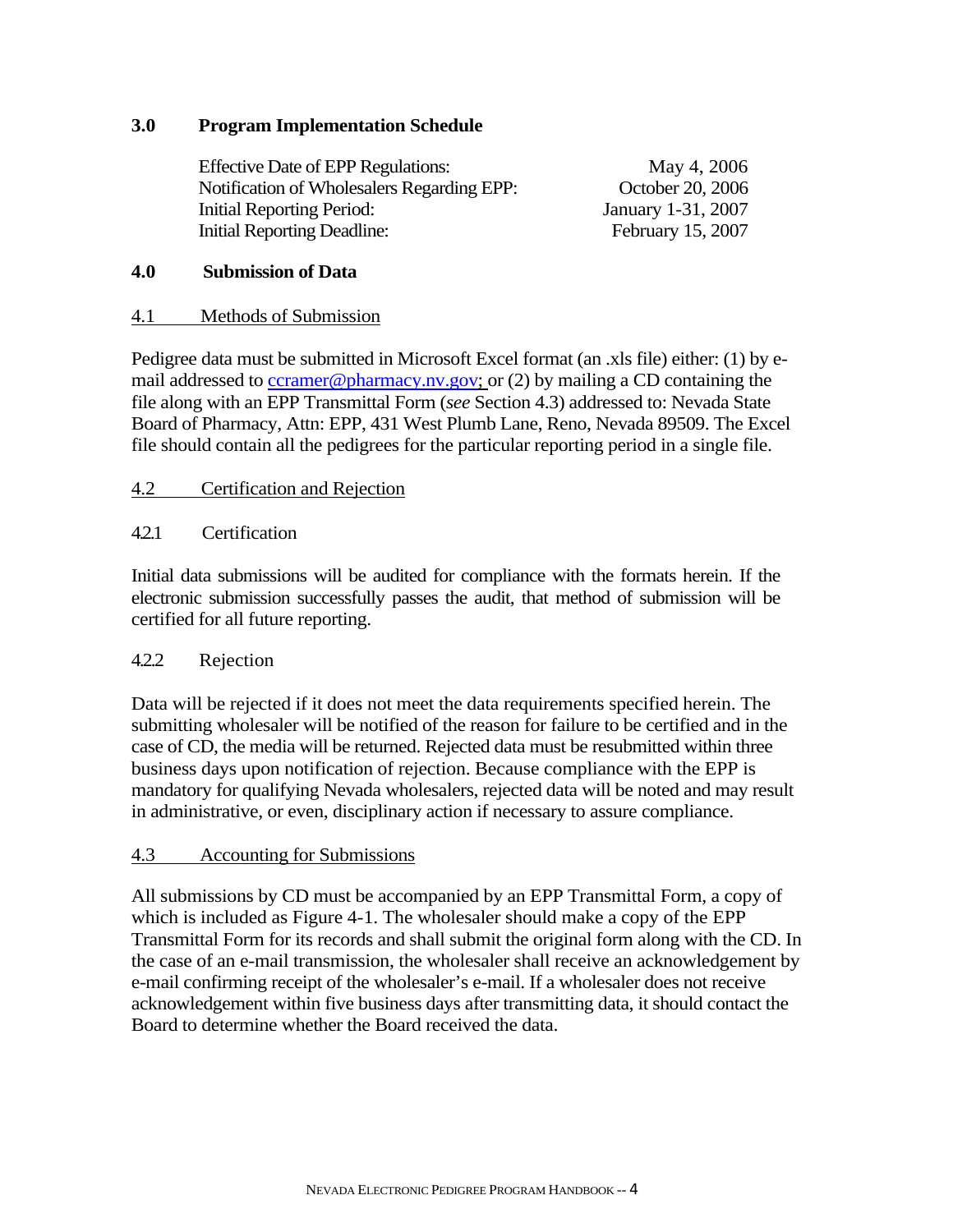#### **5.0 Assistance and Support**

#### 5.1 Board of Pharmacy

Questions concerning interpretations of technical and compliance matters may be made by a telephone call to the Board at (775) 850-1440 or by e-mail addressed to pharmcy@pharmacy.nv.gov.

#### 5.2 Software Vendors

Wholesalers are advised to contact their software vendors to obtain modification and instructions on compliance and participation in the EPP. Software vendors may direct their inquiries to the Board by a telephone call to the Board at (775) 850-1440 or by email addressed to pharmcy@pharmacy.nv.gov.

#### **6.0 Compliance**

All qualifying wholesalers as discussed in Section 1.2 are required to report their pedigree data to the EPP in a timely and compliant manner. Because the Board has determined that the public health, safety, and welfare will be enhanced and promoted by the EPP, failure to submit timely and compliant pedigree data may result in administrative and/or disciplinary action by the Board to obtain compliance from a qualifying wholesaler.

#### **7.0 Common Questions and Answers**

#### 7.1 W*hen must a wholesaler provide a pedigree?*

NAC 63 9.603(1) requires a wholesaler to provide a pedigree when one of two things is true:

- (1) The wholesaler is not an authorized distributor for the manufacturer of the drug, or
- (2) The wholesaler bought the drug from another wholesaler.

#### 7.2 *Did the EPP program change when a pedigree is required or who is required to provide a pedigree?*

No.

#### 7.3 *Is a wholesaler still required to make, keep, and provide paper pedigrees?*

Yes. Nevada hopes that the EPP will be a first step toward a fully implemented electronic pedigree system, but presently Nevada and other states still require that paper pedigrees be made, kept, and provided.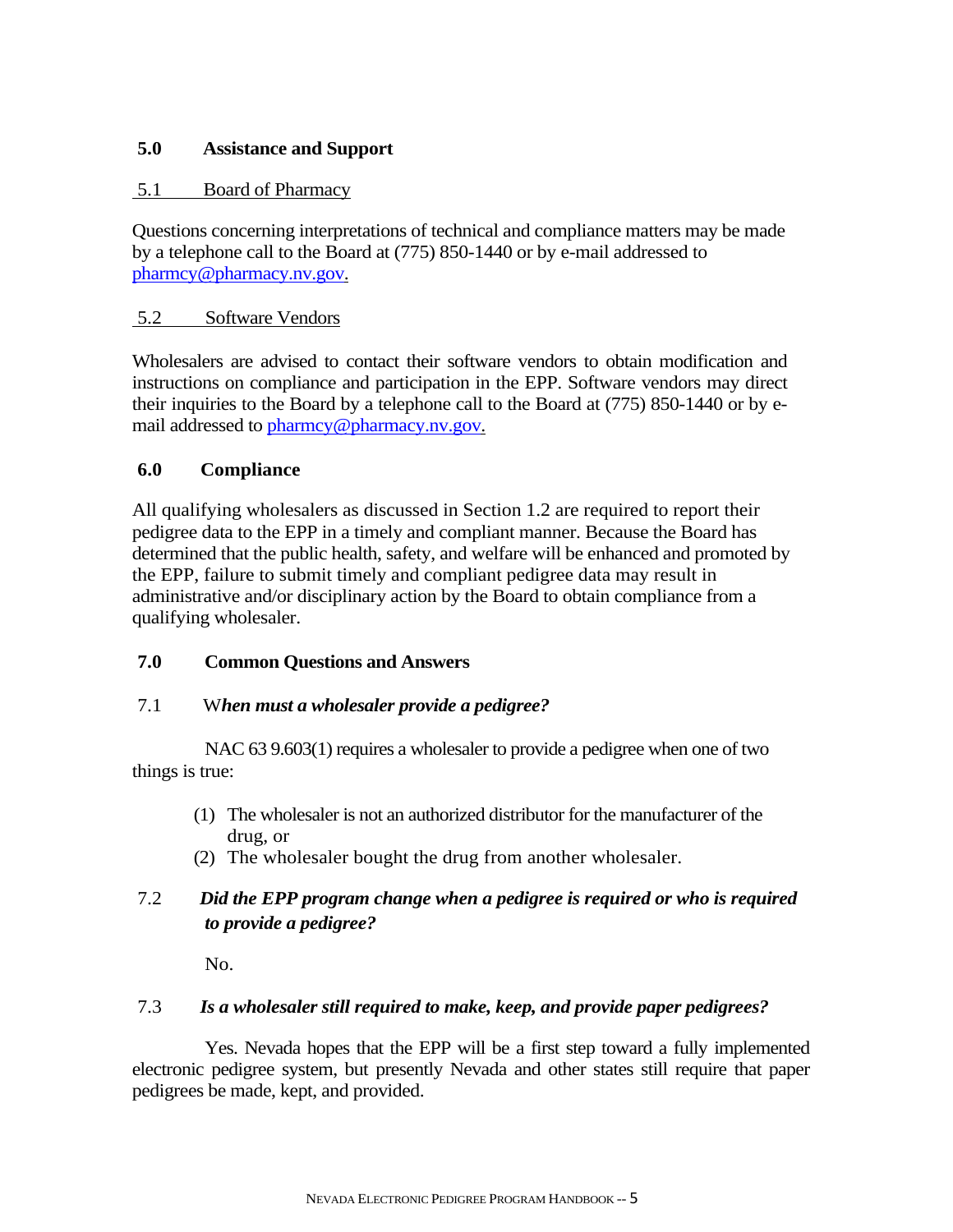#### 7.4 *What are the requirements for authorized distributor status in Nevada?*

To be an authorized distributor for a drug's manufacturer pursuant to NAC 639.594, a wholesaler must satisfy one of the following three conditions:

- (1) The wholesaler has a written franchise, license or other agreement with the manufacturer;
- (2) The wholesaler appears on the manufacturer's website as a recognized authorized distributor; or
- (3) The wholesaler has purchased at least 5,000 sales units of the drug directly from the manufacturer in the 12 months immediately preceding the transaction for which the wholesaler claims authorized distributor status.

#### 7.5 *If a selling wholesaler claims to be an authorized distributor for the manufacturer of the drug, must the purchasing wholesaler receive a pedigree from the selling wholesaler?*

No. If the wholesaler selling a drug to a Nevada wholesaler is an authorized distributor for the drug's manufacturer and obtained the drug directly from the manufacturer , then a pedigree is not required. The purchasing wholesaler, though, is responsible and required to authenticate the selling wholesaler's claim of authorized distributor status.

#### 7.6 *If a Nevada wholesaler is an authorized distributor for a drug's manufacturer, must the Nevada wholesaler make and provide a pedigree for a sale of that manufacturer's drug?*

No, if the wholesaler bought the drug directly from the manufacturer; Yes, if the wholesaler bought the drug from anyone other than the drug's manufacturer.

#### 7.7 *What data is mandatory?*

All of the information listed in Section 2.1 is mandatory. Data transmitted that omits any of the necessary information shall be deemed non-compliant.

#### 7.8 *What do I do if I do not have Microsoft Excel or my system cannot produce an .xls file?*

A wholesaler is responsible to have whatever software needed to comply with the EPP's requirements. If you are unsure of whether you can comply, please contact the vendor of your software to ascertain what must be done to allow your computer system to produce a compliant .xls file.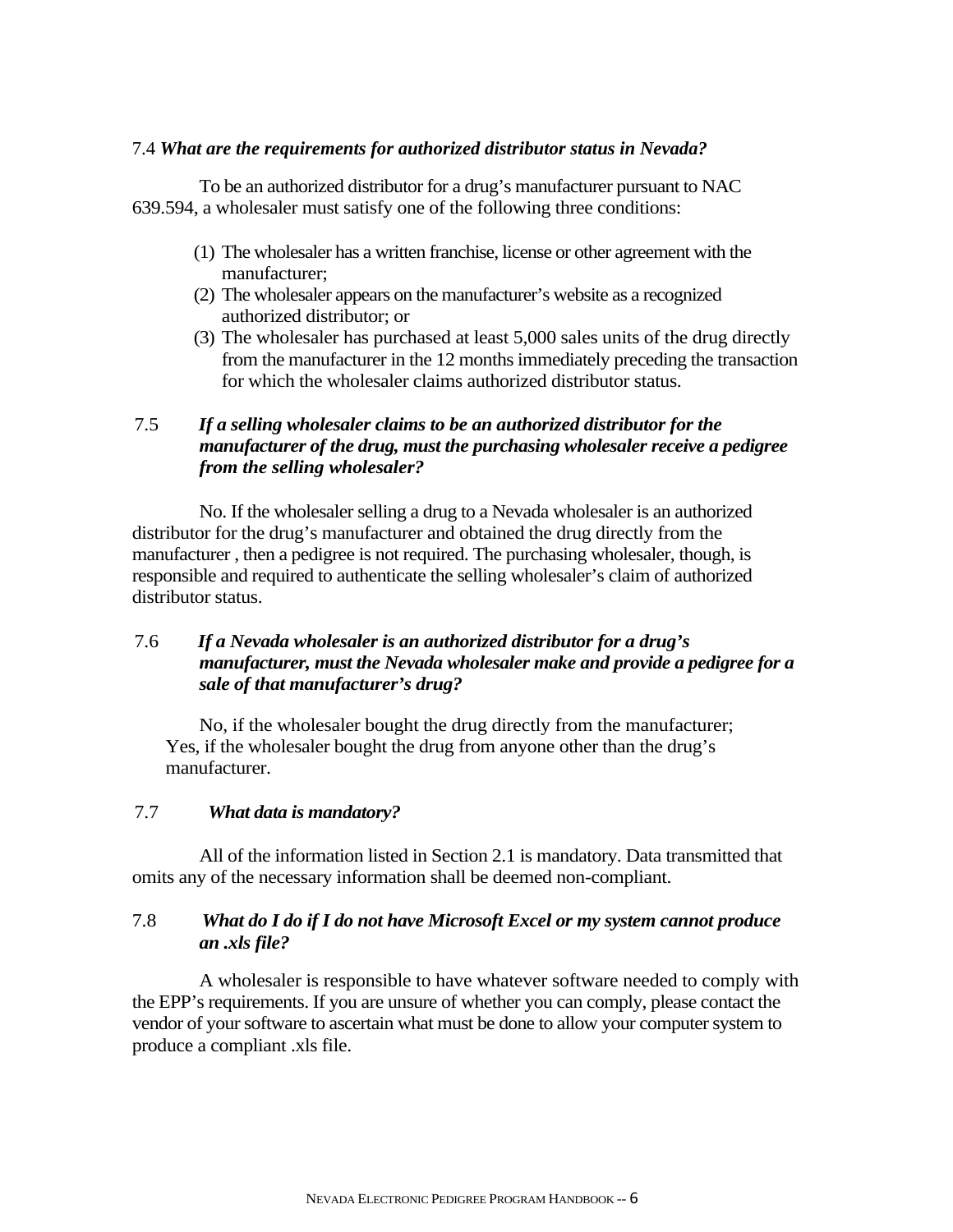#### 7.9 *What will happen if a wholesaler does not report required pedigree data to the EPP?*

Because pedigree data reporting is mandatory by Nevada law, a failure to report such data to the EPP will subject the wholesaler to disciplinary action by the Board which may include fines, fees and costs, and revocation of the wholesaler's license.

#### 7.10 *Are there criminal penalties regarding pedigrees?*

Yes. NRS 639.550 makes it a category C felony for a wholesaler who, with an intent to defraud or deceive:

- (1) Fails to deliver a pedigree when it is required;
- (2) Fails to acquire a pedigree when it is required; or
- (3) Falsely swears or certifies that the information in a pedigree is accurate and complete.

Additionally, NRS 63 9.555 makes it a category C felony for a wholesaler to knowingly:

- (1) Destroy, alter, conceal, or fail to maintain a pedigree when it is required;
- (2) Fail to authenticate information contained in a pedigree;
- (3) Forge, counterfeit, or falsely create a pedigree;
- (4) Make a false representation or assertion of any factual matter contained in a pedigree; or
- (5) Fail to record material information required to be recorded in a pedigree.

#### **8.0 Statutes and Regulations**

The following Nevada statutes relate to the practices of a pharmaceutical wholesaler licensed in Nevada:

NRS 639.233 NRS 639.234 NRS 639.500 – 639.595

The following Nevada regulations relate to the practices of a pharmaceutical wholesaler licensed in Nevada:

NAC 639.585 – 639.607

Copies of these specific statutes and regulations, or copies of the Board's entire law book that contains these statutes and regulations and others that may also be generally applicable to all licensees in Nevada, can be obtained free of charge at the Board's website, bop.nv.gov under the "Get a Law Book" link on the left side of the home page or under the "Nevada Statutes and Regulations" button on the home page. The Board must charge a fee for a paper copy of the law book to cover the Board's printing and mailing costs.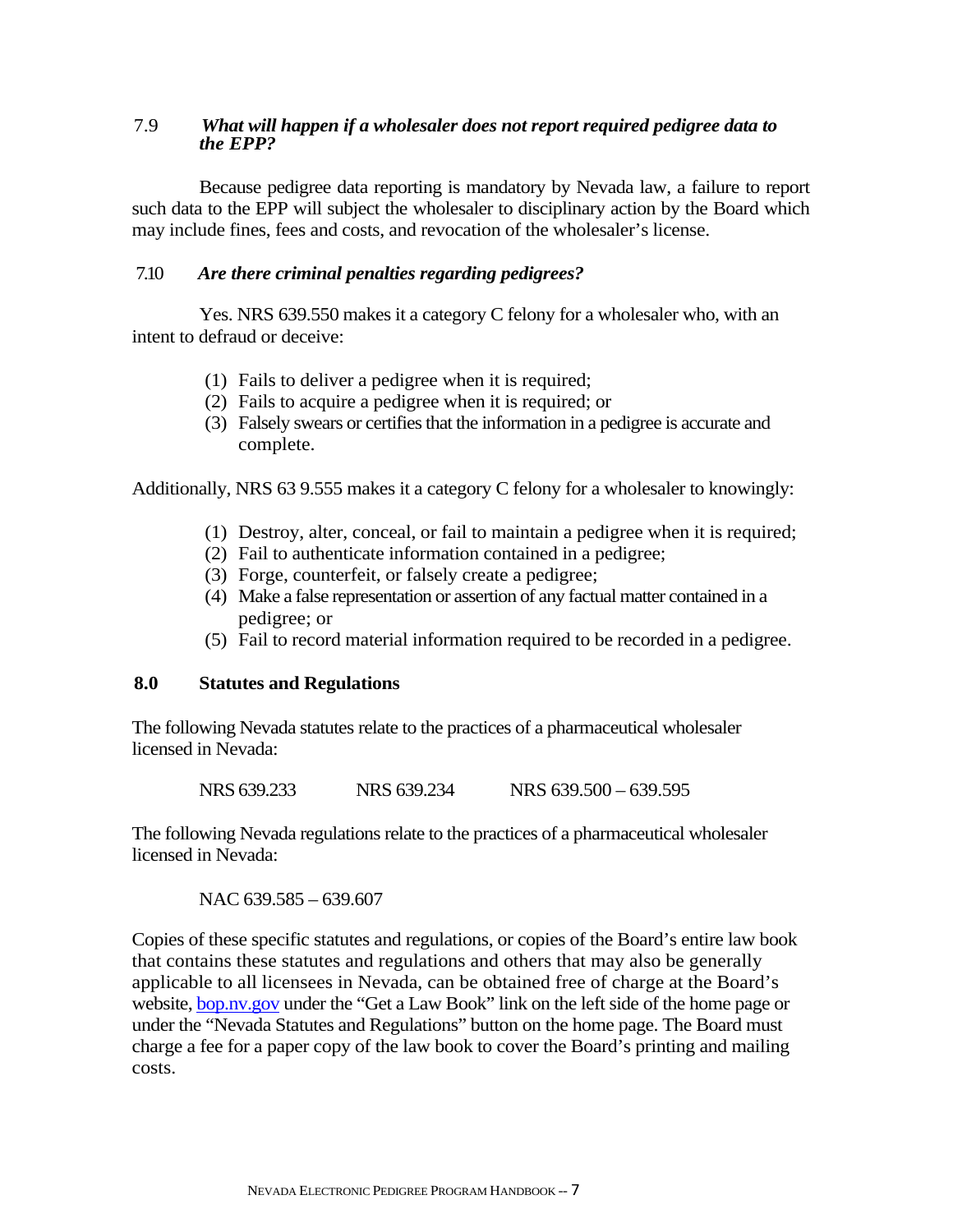## **Figure 2-1 Record layout**

| <b>Field Name</b>      | format | length |
|------------------------|--------|--------|
| Wholesaler lic #       | a/n    | 7      |
| <b>Wholesaler DEA#</b> | a/n    | 9      |
| Wholesaler name        | a      | 30     |
| Wholesaler addr        | a/n    | 30     |
| Wholesaler city        | a      | 15     |
| <b>Wholesaler st</b>   | a      | 2      |
| <b>Wholesaler zip</b>  | n      | 5      |
| Wholesaler phone       | a/n    | 11     |
| Lot#                   | a/n    | 10     |
| Lot expire date        | n      | 8      |
| Invoice #              | a/n    | 10     |
| Invoice date           | n      | 8      |
| Order#                 | a/n    | 10     |
| Order date             | n      | 8      |
| PO#                    | a/n    | 10     |
| PO date                | n      | 8      |
| <b>NDC</b> number      | n      | 11     |
| Manufacturer           | a      | 30     |
| Product                | a/n    | 30     |
| Strength               | a/n    | 10     |
| Pkg size               | a/n    | 10     |
| Quantity               | n      | 4      |
| Certified by last      | a      | 15     |
| Certified by first     | a      | 15     |
| Certified by mi        | a      | 1      |
| Certified by title     | a      | 20     |
| Certified by date      | n      | 8      |
| customer sell date     | n      | 8      |
| customer lic#          | a/n    | 10     |
| customer DEA#          | a/n    | 9      |
| customer name          | a      | 30     |
| customer addr          | a/n    | 30     |
| customer city          | a      | 15     |
| customer st            | a      | 2      |
| customer zip           | n      | 5      |
| customer phone         | a/n    | 11     |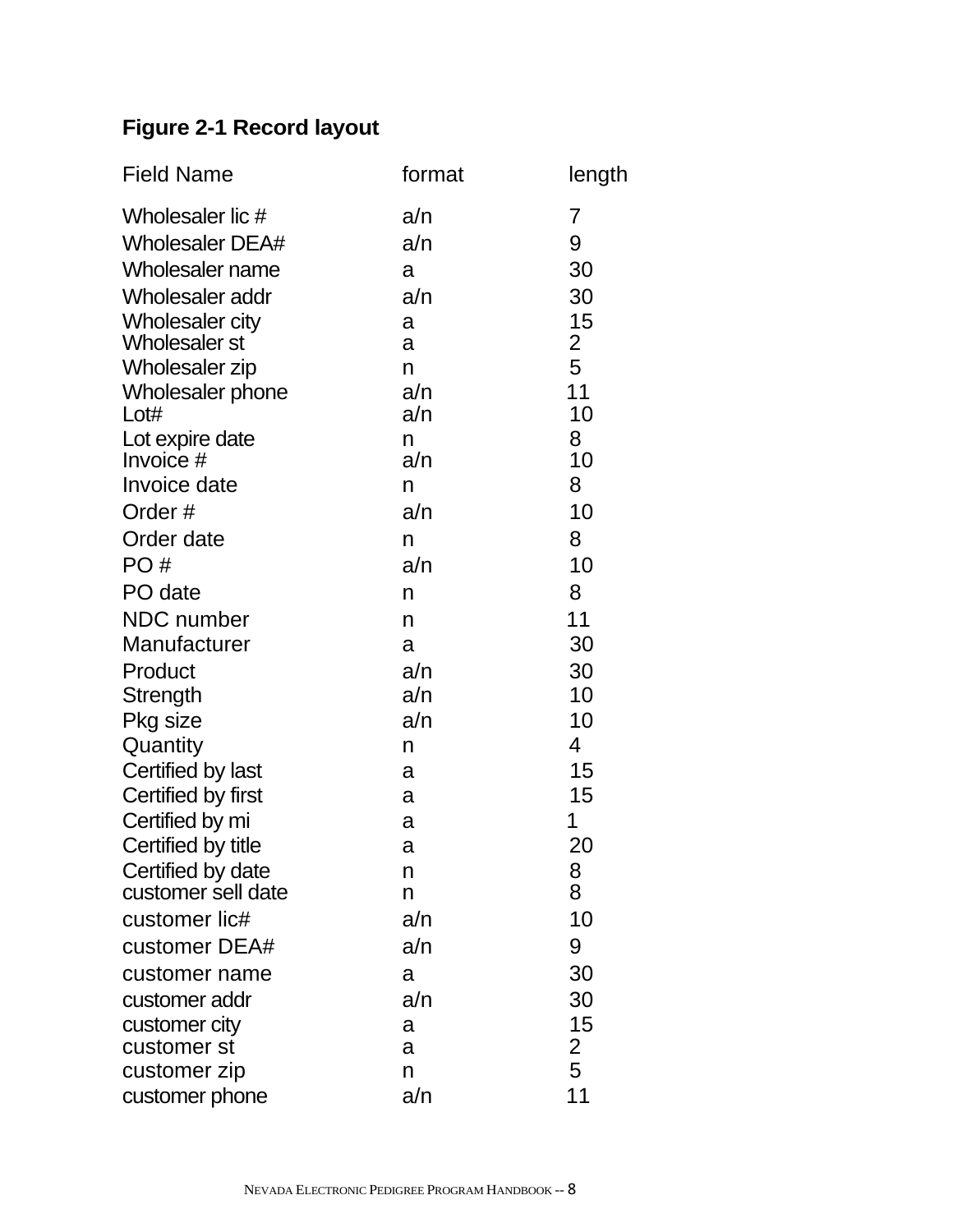| Vendor #1 sell date | n   | 8              |
|---------------------|-----|----------------|
| Vendor #1 lic#      | a/n | 10             |
| Vendor #1 DEA#      | a/n | 9              |
| Vendor #1 name      | a   | 30             |
| Vendor #1 addr      | a/n | 30             |
| Vendor #1 city      | a   | 15             |
| Vendor #1 st        | a   | $\overline{2}$ |
| Vendor #1 zip       | n   | 5              |
| Vendor #1 phone     | a/n | 11             |
| Vendor #2 sell date | n.  | 8              |
| Vendor #2 lic#      | a/n | 10             |
| Vendor #2 DEA#      | a/n | 9              |
| Vendor #2 name      | a   | 30             |
| Vendor #2 addr      | a/n | 30             |
| Vendor #2 city      | a   | 15             |
| Vendor #2 st        | a   | $\overline{2}$ |
| Vendor #2 zip       | n   | 5              |
| Vendor #2 phone     | a/n | 11             |
| Vendor #3 sell date | n   | 8              |
| Vendor #3 lic#      | a/n | 10             |
| Vendor #3 DEA#      | a/n | 9              |
| Vendor #3 name      | a   | 30             |
| Vendor #3 addr      | a/n | 30             |
| Vendor #3 city      | a   | 15             |
| Vendor #3 st        | a   | $\overline{2}$ |
| Vendor #3 zip       | n   | 5              |
| Vendor #3 phone     | a/n | 11             |
| Vendor #4 sell date | n   | 8              |
| Vendor #4 lic#      | a/n | 10             |
| Vendor #4 DEA#      | a/n | 9              |
| Vendor #4 name      | a   | 30             |
| Vendor #4 addr      | a/n | 30             |
| Vendor #4 city      | a   | 15             |
| Vendor #4 st        | a   | $\overline{2}$ |
| Vendor #4 zip       | n   | 5              |
| Vendor #4 phone     | a/n | 11             |
| Vendor #5 sell date | n   | 8              |
| Vendor #5 lic#      | a/n | 10             |
| Vendor #5 DEA#      | a/n | 9              |
| Vendor #5 name      | a   | 30             |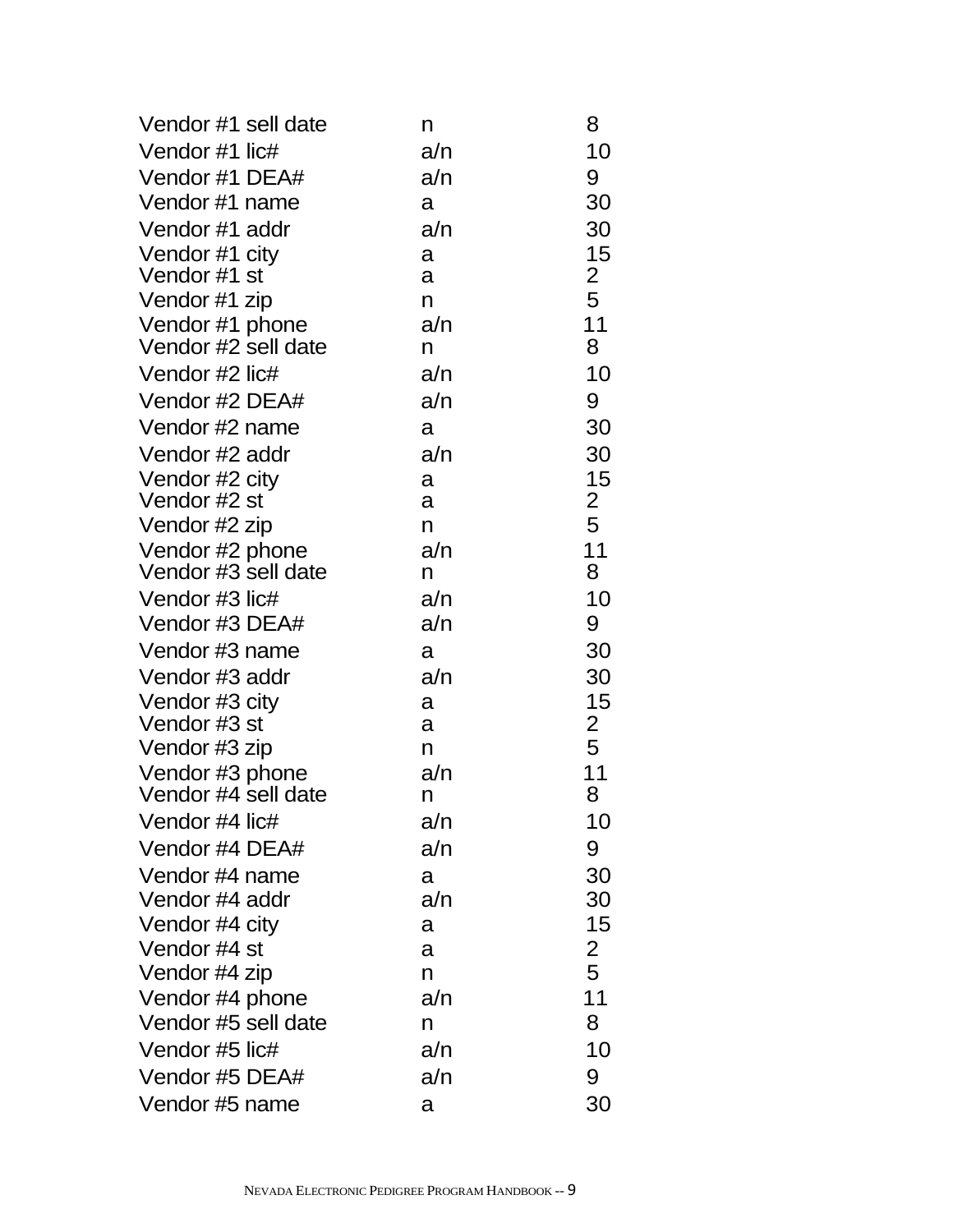| Vendor #5 addr      | a/n | 30             |
|---------------------|-----|----------------|
| Vendor #5 city      | a   | 15             |
| Vendor #5 st        | a   | $\overline{2}$ |
| Vendor #5 zip       | n   | 5              |
| Vendor #5 phone     | a/n | 11             |
| Vendor #6 sell date | n   | 8              |
| Vendor #6 lic#      | a/n | 10             |
| Vendor #6 DEA#      | a/n | 9              |
| Vendor #6 name      | a   | 30             |
| Vendor #6 addr      | a/n | 30             |
| Vendor #6 city      | a   | 15             |
| Vendor #6 st        | a   | $\mathbf{2}$   |
| Vendor #6 zip       | n   | 5              |
| Vendor #6 phone     | a/n |                |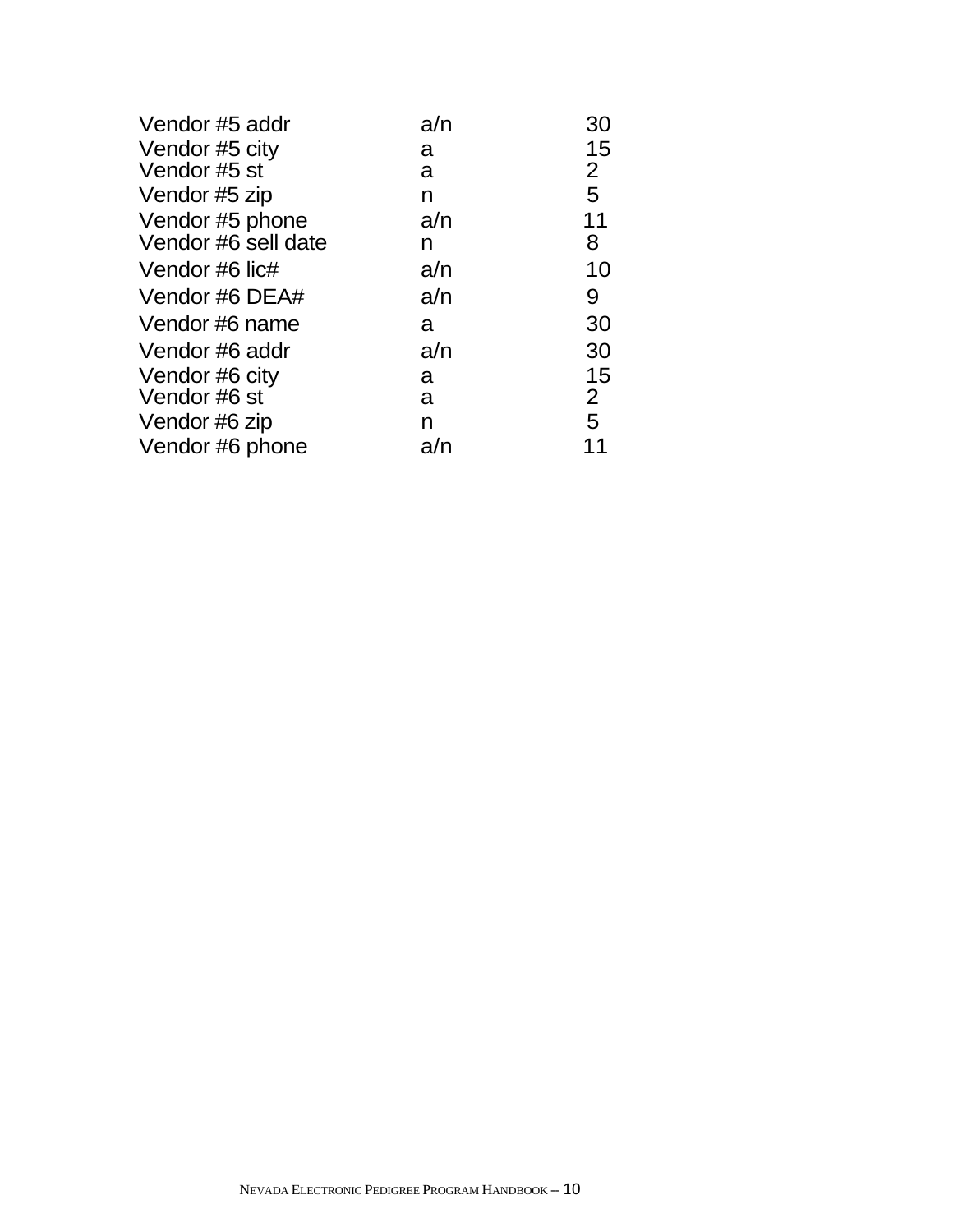| <b>Field Name</b>       | <b>Definition</b>                | <b>Comments</b>                      |
|-------------------------|----------------------------------|--------------------------------------|
| Wholesaler lic#         | License number assigned by       | <b>WH####</b>                        |
|                         | the Nevada State Board of        |                                      |
|                         | Pharmacy                         |                                      |
| Wholesaler DEA#         | Number issued by DEA if          |                                      |
|                         | wholesaler handles controlled    |                                      |
|                         | substances                       |                                      |
| <b>Wholesaler Name</b>  | Business name of the             | Name should match name provided      |
|                         | wholesaler submitting the data   | to the Board on application          |
| Wholesaler addr         | Business street address from     |                                      |
|                         | which drugs were shipped         |                                      |
| Wholesaler city         | Same                             |                                      |
| <b>Wholesaler State</b> | Same                             |                                      |
| Wholesaler zip          | Same                             | 5-digit only                         |
| Wholesaler phone        | Business telephone for           |                                      |
|                         | wholesaler submitting the data   |                                      |
| Lot Number              | The lot number of an item.       | Lot Number and Expiration Date are   |
|                         |                                  | repeated for every Lot Number for    |
|                         |                                  | one item                             |
| Lot Expire Date         | The expiration date of the       | See above                            |
|                         | item. Each lot has its own       |                                      |
|                         | expiration date.                 |                                      |
| Invoice #               | The unique number used by        | Form of number is left to the        |
|                         | the wholesaler to identify the   | wholesaler                           |
|                         | transaction by which the drug    |                                      |
|                         | in the pedigree was sold         |                                      |
| <b>Invoice Date</b>     | Date of the underlying           |                                      |
|                         | transaction by which the drug    |                                      |
|                         | in the pedigree was sold         |                                      |
| Order#                  | The unique number assigned       | If the selling wholesaler makes this |
|                         | by the selling wholesaler at the | number, it must be reported. If the  |
|                         | time that it received the order  | selling wholesaler does not make     |
|                         | for the drug subject to the      | such a number, this field should     |
|                         | pedigree                         | contain a 0.                         |
| <b>Order Date</b>       | Date that the selling            | See above                            |
|                         | wholesaler received the order    |                                      |
|                         | for the drug subject to the      |                                      |
|                         | pedigree                         |                                      |
| PO#                     | The unique number used by        | Form of the number is left to the    |
|                         | the purchasing wholesaler to     | wholesaler                           |
|                         | identify the purchase order      |                                      |
|                         | underlying the transaction by    |                                      |
|                         | which the drug in the pedigree   |                                      |
|                         | was purchased                    |                                      |

**Figure 2-2 Field Definitions for Pedigree Database**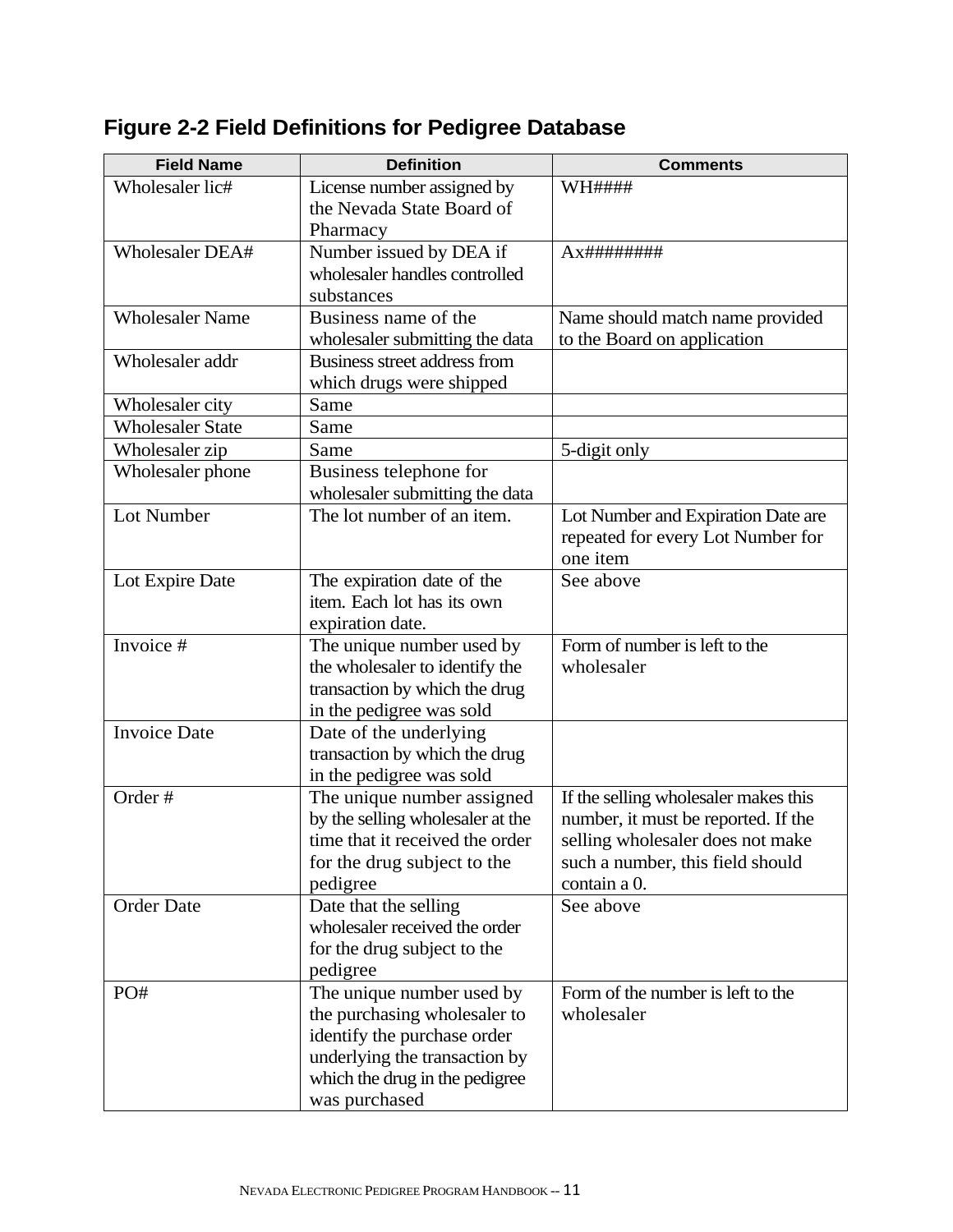| <b>Field Name</b>      | <b>Definition</b>                 | <b>Comments</b>                                                             |
|------------------------|-----------------------------------|-----------------------------------------------------------------------------|
| PO Date                | Date that the purchasing          |                                                                             |
|                        | wholesaler generated the          |                                                                             |
|                        | purchase order                    |                                                                             |
| NDC number             | The National Drug Code            | If the selling wholesaler uses or                                           |
|                        | number for the drug in the        | captures this number in its computer                                        |
|                        | pedigree                          | system, it must provide the number<br>to the EPP. If the selling wholesaler |
|                        |                                   | does not use or capture this number,                                        |
|                        |                                   | this field should contain a 0.                                              |
| Manufacturer           | The manufacturer of the drug      |                                                                             |
|                        | in the pedigree                   |                                                                             |
| Product                | The name of the drug in the       |                                                                             |
|                        | pedigree                          |                                                                             |
| Strength               | The strength of the drug in the   |                                                                             |
|                        | pedigree                          |                                                                             |
| Package size           | The quantity of the drug in a     |                                                                             |
|                        | single package of the drug in     |                                                                             |
|                        | the pedigree                      |                                                                             |
| Quantity               | The number of items (e.g.,        |                                                                             |
|                        | "eaches") of the NDC (Product     |                                                                             |
|                        | Code above) and Lot Number        |                                                                             |
|                        | that are part of the transaction. |                                                                             |
| Certified by last      | Last name of person certifying    |                                                                             |
|                        | the accuracy of the data in the   |                                                                             |
|                        | pedigree                          |                                                                             |
| Certified by first     | First name of person certifying   |                                                                             |
|                        | the accuracy of the data in the   |                                                                             |
|                        | pedigree                          |                                                                             |
| Certified by mi        | Middle Initial of person          |                                                                             |
|                        | certifying the accuracy of the    |                                                                             |
|                        | data in the pedigree              |                                                                             |
| <b>Certified Title</b> | Title of person certifying the    |                                                                             |
|                        | accuracy of the data in the       |                                                                             |
|                        | pedigree                          |                                                                             |
| <b>Certified Date</b>  | Date that certifying person       |                                                                             |
|                        | certified the accuracy of the     |                                                                             |
|                        | data in the pedigree              |                                                                             |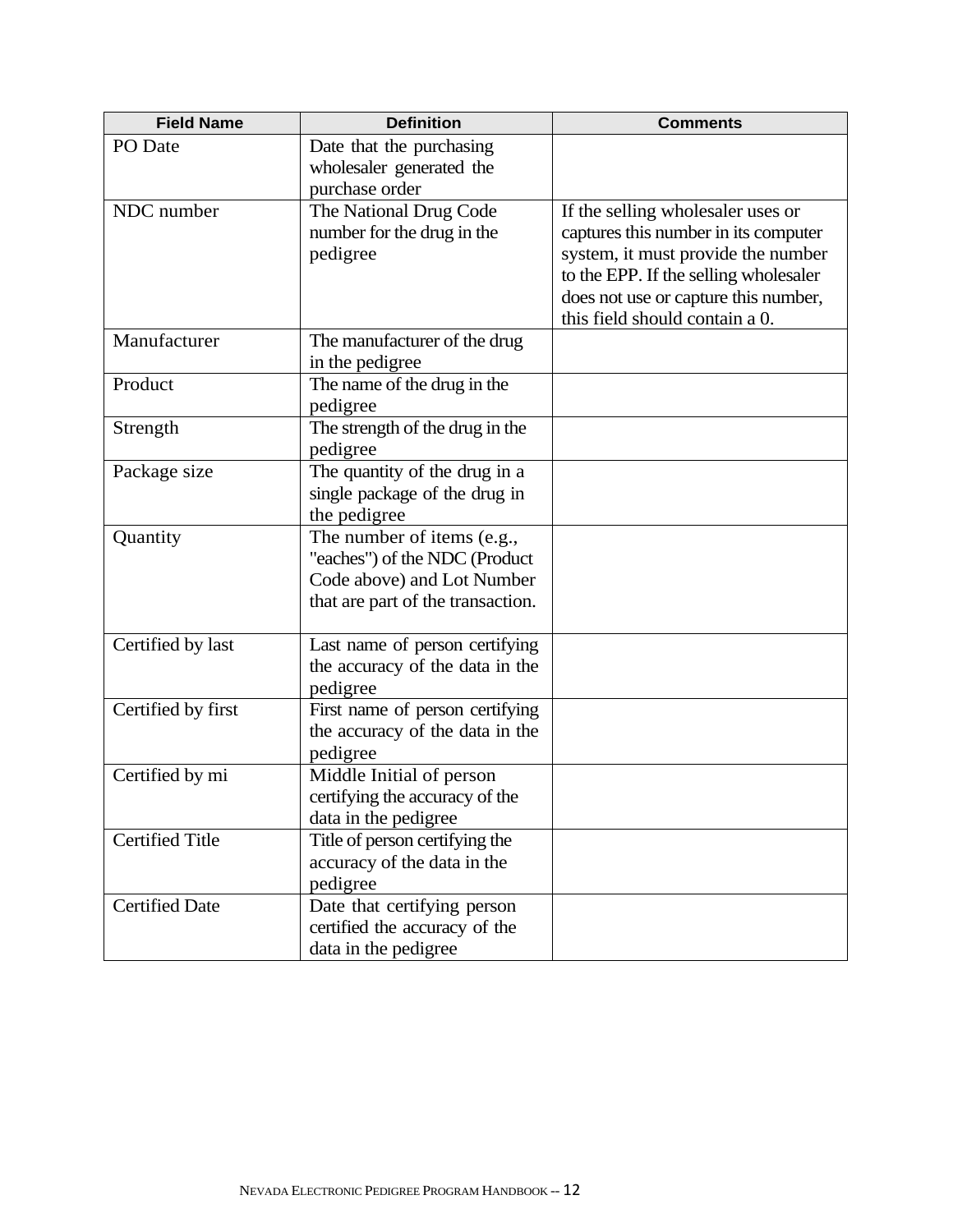| Customer lic#         | The license number of the                   | If the wholesaler uses or captures                                 |
|-----------------------|---------------------------------------------|--------------------------------------------------------------------|
|                       | person to whom the drug in the              | this information in its computer                                   |
|                       | pedigree is being sold                      | system, it must provide this                                       |
|                       |                                             | information. If the wholesaler does                                |
|                       |                                             | not use or capture this information,                               |
|                       |                                             | this field should contain a 0.                                     |
| <b>Customer DEA#</b>  | The DEA number for the                      | See above.                                                         |
|                       | person to whom the drug in the              |                                                                    |
|                       | pedigree is being sold                      |                                                                    |
| Customer name         | The name or business name of                |                                                                    |
|                       | the person to whom the drug in              |                                                                    |
|                       | the pedigree is being sold                  |                                                                    |
| Customer addr         | The street address for the                  |                                                                    |
|                       | person or business to whom                  |                                                                    |
|                       | the drug in the pedigree is                 |                                                                    |
|                       | being sold                                  |                                                                    |
| Customer city         | Same                                        |                                                                    |
| <b>Customer State</b> | Same                                        |                                                                    |
| Customer Zip          | Same                                        | 5-digit only                                                       |
| Customer phone        | Same                                        |                                                                    |
| Vendor #x sell date   | Date a preceding selling                    |                                                                    |
|                       |                                             |                                                                    |
|                       | wholesaler sold the drug in the<br>pedigree |                                                                    |
| Vendor #x lic #       | The preceding selling                       | If the preceding wholesaler provided                               |
|                       | wholesaler's license number                 | this information on the pedigree,                                  |
|                       |                                             |                                                                    |
|                       |                                             | then the reporting wholesaler must                                 |
|                       |                                             | provide the number. If the                                         |
|                       |                                             | preceding wholesaler did not<br>provide this information, then the |
|                       |                                             | field should contain a 0.                                          |
| Vendor #x DEA#        |                                             | Same                                                               |
|                       | DEA number for preceding                    |                                                                    |
|                       | selling wholesaler                          |                                                                    |
| Vendor #x name        | Business name of preceding                  |                                                                    |
|                       | selling wholesaler                          |                                                                    |
| Vendor #x st addr     | Street address of preceding                 |                                                                    |
|                       | selling wholesaler                          |                                                                    |
| Vendor #x city        | Same                                        |                                                                    |
| Vendor #x st          | Same                                        |                                                                    |
| Vendor #x zip         | Same                                        | 5-digit only                                                       |
| Vendor #x phone       | Same                                        |                                                                    |